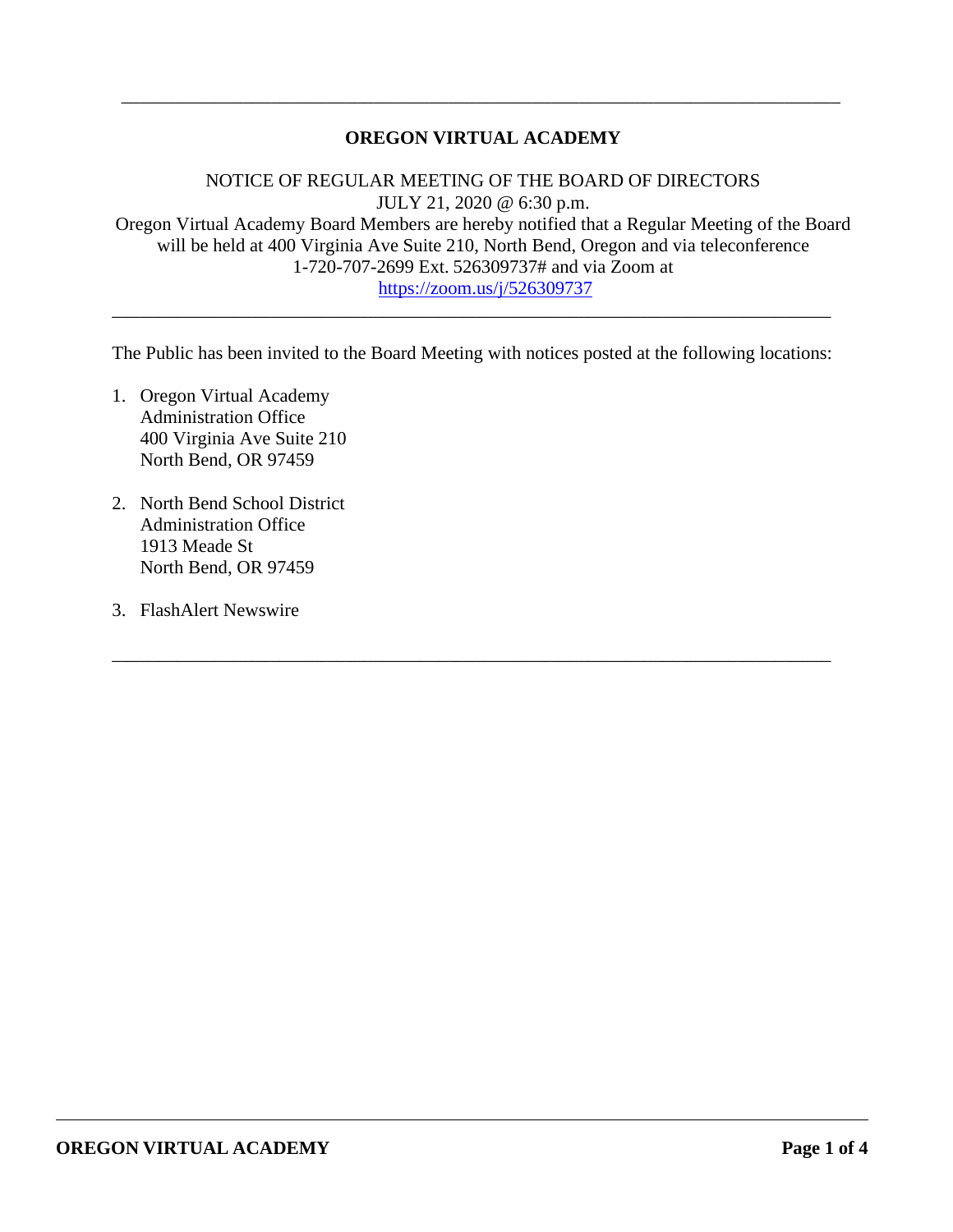### **AGENDA REGULAR MEETING AGENDA**

### **BOARD OF DIRECTORS OREGON VIRTUAL ACADEMY**

**Tuesday, July 21st, 2020 6:30 p.m.** ORVA Office 400 Virginia Ave Suite 210 North Bend, OR 97459

# **INSTRUCTIONS FOR PRESENTATIONS TO THE BOARD BY PARENTS AND CITIZENS**

The Oregon Virtual Academy welcomes your participation at the School's Board meetings. The purpose of a public meeting of the Board of Directors is to conduct the affairs of the School in public. We are pleased that you are in attendance and hope that you will visit these meetings often. Your participation assures us of continuing community interest in our School. To assist you in the ease of speaking/participating in our meetings, the following guidelines are provided.

- 1. Agendas are available to all audience members at the door to the meeting or by requesting the agenda from School Officials (541-751-8060).
- 2. The "Public Comment" portion is set aside for members of the audience to raise issues that are not specifically on the agenda. These presentations are limited to three (3) minutes and total time allotted to non-agenda items will not exceed fifteen (15) minutes. The Board may give direction to staff to respond to your concern or you may be offered the option of returning with a citizen-requested item.
- 3. When addressing the Board, speakers are requested to stand, to state their name and address, and to adhere to the time limits set forth.
- 4. Citizens may request that a topic related to school business be placed on a future agenda by submitting a written request at least seventy-two (72) hours in advance of any regular meeting. Once such an item is properly placed on the agenda, the Board can respond, interact, and act upon the item.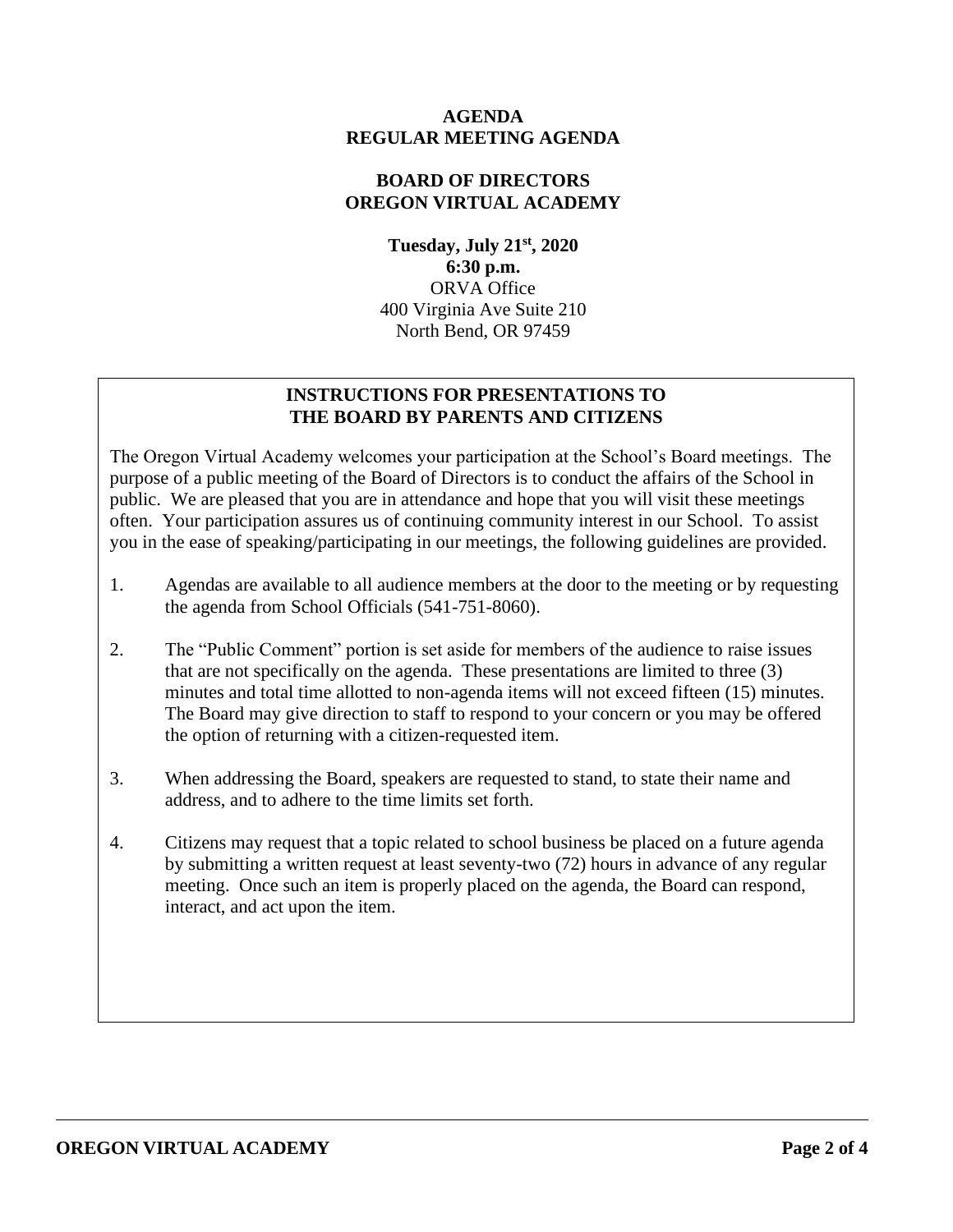### **I. PRELIMINARY**

#### **A.** CALL TO ORDER

Meeting was called to order by the Board Chair at  $\qquad$  P.M.

#### **B.** Roll Call

| <b>Member</b>           | <b>Title</b> | <b>Term</b> | <b>Present</b> | <b>Absent</b> | <b>In</b> | Out |
|-------------------------|--------------|-------------|----------------|---------------|-----------|-----|
| Barry Jahn              | Chair        | 2017-2020   |                |               |           |     |
| Myk Herndon             | Treasurer    | 2018-2021   |                |               |           |     |
| Bryan Hatzenbihler      | Vice Chair   | 2020-2023   |                |               |           |     |
| Paul Tannahill          | Secretary    | 2018-2021   |                |               |           |     |
| Tim Geoghegan           | Member       | 2020-2023   |                |               |           |     |
| <b>Franklin Roberts</b> | Member       | 2020-2023   |                |               |           |     |
| <b>Megan Trow</b>       | Member       | 2020-2023   |                |               |           |     |
| Mary Jane Sandall       | Member       | 2020-2023   |                |               |           |     |

### **II. COMMUNICATIONS**

**A.** PUBLIC COMMENTS:

No individual comment shall be for more than three (3) minutes and the total time for this purpose shall not exceed fifteen (15) minutes. Board members may respond to comments however no action can be taken. The Board may give direction to staff following comment.

### **B.** BOARD/STAFF DISCUSSION

Executive Director (ED)

- 1. K12 Value Add Presentations
- 2. Enrollment Update SY 2020-21
- 3. Overview of Active Job Postings
- 4. Aligning Credit Count Procedure with ODE Practice
- 5. Virtual Schools Project (release of final product)
- 6. Budget Report update (with Myk)

### Board Topics

- Financial Report (Myk & Craig, 2020-21)
	- o Update on School Funding (and impact on M98, HSS, fall startup, etc.) (Craig)
- Report: Update School Calendars (Board Calendar to align with ED) Myk
- Report: Update on Board-Chat-Protocol Committee (Paul, Bryan, Tim) ???

### **III. CONSENT AGENDA ITEMS**

All matters listed under the consent agenda are considered by the Board to be routine and will be approved/enacted by the Board in one motion in the form listed below. Unless specifically requested by a Board member for further discussion or removed from the agenda, there will be no discussion of these items prior to the Board votes on them. The Head of School recommends approval of all consent agenda items.

**A.** ITEMS FOR APPROVAL